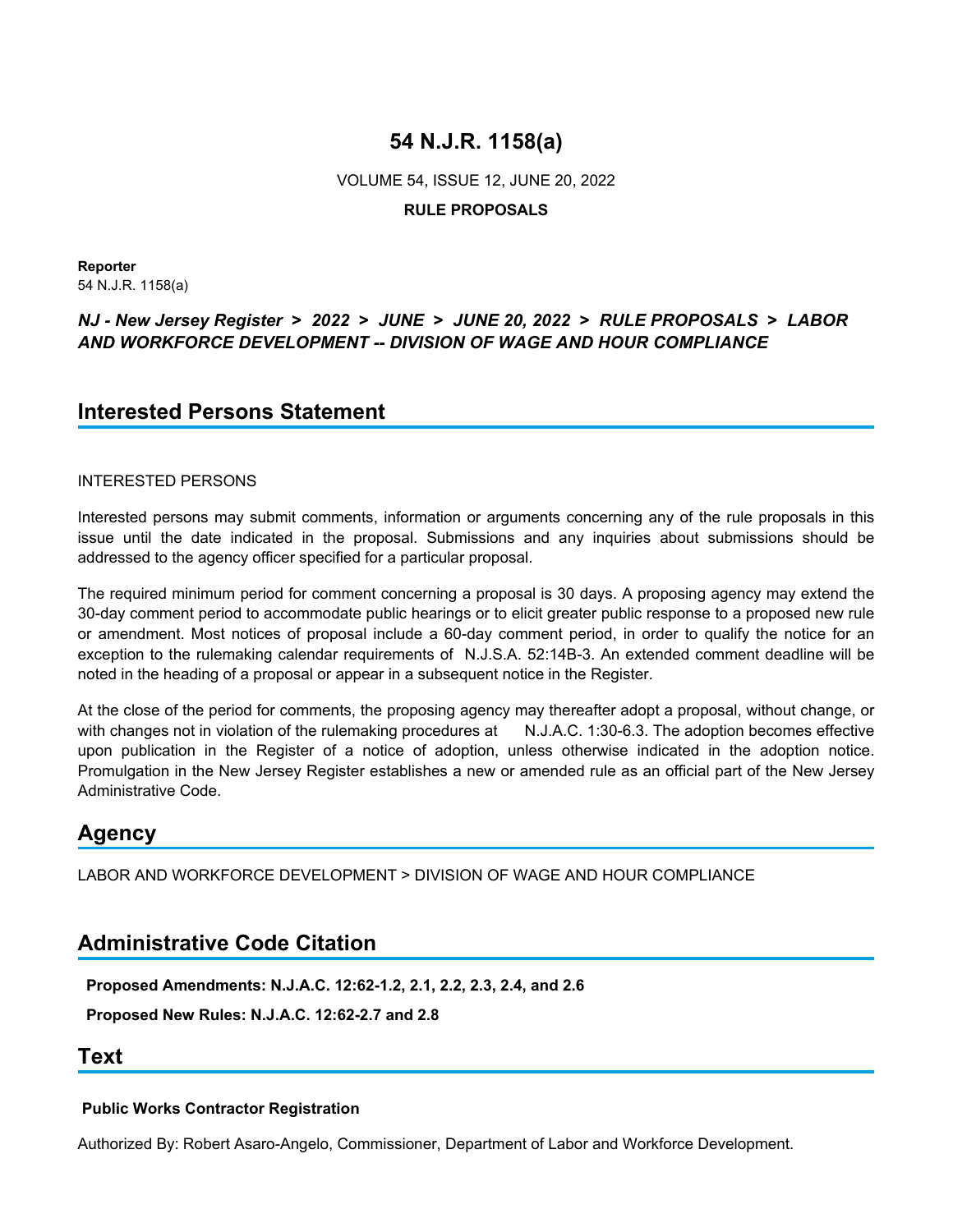Authority: N.J.S.A. 34:11-56.57.

Calendar Reference: See Summary below for explanation of exception to the calendar requirement.

Proposal Number: PRN 2022-084.

Submit written comments by August 20, 2022, to:

David Fish, Executive Director Legal and Regulatory Services New Jersey Department of Labor and Workforce Development PO Box 110-13th Floor Trenton, New Jersey 08625-0110

Email: david.fish@dol.nj.gov

The agency proposal follows:

#### **Summary**

The New Jersey Department of Labor and Workforce Development (Department) is proposing amendments at N.J.A.C. 12:62-1.2, 2.1, 2.2, 2.3, 2.4, and 2.6 and new rules at N.J.A.C. 12:62-2.7 and 2.8, in order to implement the following laws: P.L. 2019, c. 376; P.L. 2019, c. 518; P.L. 2021, c. 423; P.L. 2019, c. 44; and P.L. 2021, 253. Specifically, P.L. 2019, c. 376, expanded the scope of the New Jersey Public Works Contractor Registration Act (PWCRA), N.J.S.A. 34:11-56.48 et seq., to cover not only contractors who enter contracts for the performance of "public work," as that term is defined in the New Jersey Prevailing Wage Act (PWA), N.J.S.A. 34:11-56.25 et seq., but to also cover contractors who are required to pay its workers the prevailing wage rate "by any other provision of law." As a result, the Department is proposing an amendment to the definition of the term "contractor" at N.J.A.C. 12:62-1.2, and an amendment at N.J.A.C. 12:62-2, which describes the registration requirement, so as to add the phrase, "or for which payment of the prevailing wage is required by any other provision of law."

P.L. 2019, c. 518, added new definitions at N.J.S.A. 34:11-56.50 of the PWCRA for the terms, "apprenticeship agreement," "apprenticeship cohort," "apprenticeship committee," "apprenticeable occupation," "apprenticeship program," "completion rate," "sponsor," and amended the existing statutory definition for the term "registered apprenticeship program." As a result, the Department is proposing amendments at N.J.A.C. 12:62-1.2, which would add the above-listed new definitions from the PWCRA and amend the Department's existing regulatory definition for the term "registered apprenticeship program" in a manner consistent with the PWCRA.

P.L. 2021, c. 423, amended the PWCRA to:

(1) Impose minimum requirements (within Section 6, at P.L. 2021, c. 423) upon registered apprenticeship programs exclusively for the purpose of their use by contractors registered to perform public work in New Jersey to comply with the apprenticeship requirement at N.J.S.A. 34:11-65.52(a)(6) (and not for the purpose of affecting the apprenticeship program's registration status with the United States Department of Labor);

(2) Require that each registered apprenticeship program in which a contractor "participates" must meet the requirements of section 6 at P.L. 2021, c. 423, and 29 CFR 29.3 through 29.7;

(3) Require each applicant, as a condition to being registered as a public works contractor, to certify that the registered apprenticeship program or programs in which it participates meet the requirements of section 6 at P.L. 2021, c. 423, and 29 CFR 29.3 through 29.7;

(4) Delineate the sanctions that may be imposed by the Department against a contractor who is "participating in" a registered apprenticeship program that does not meet all of the requirements of section 6 at P.L. 2021, c. 423, and 29 CFR 29.3 through 29.7;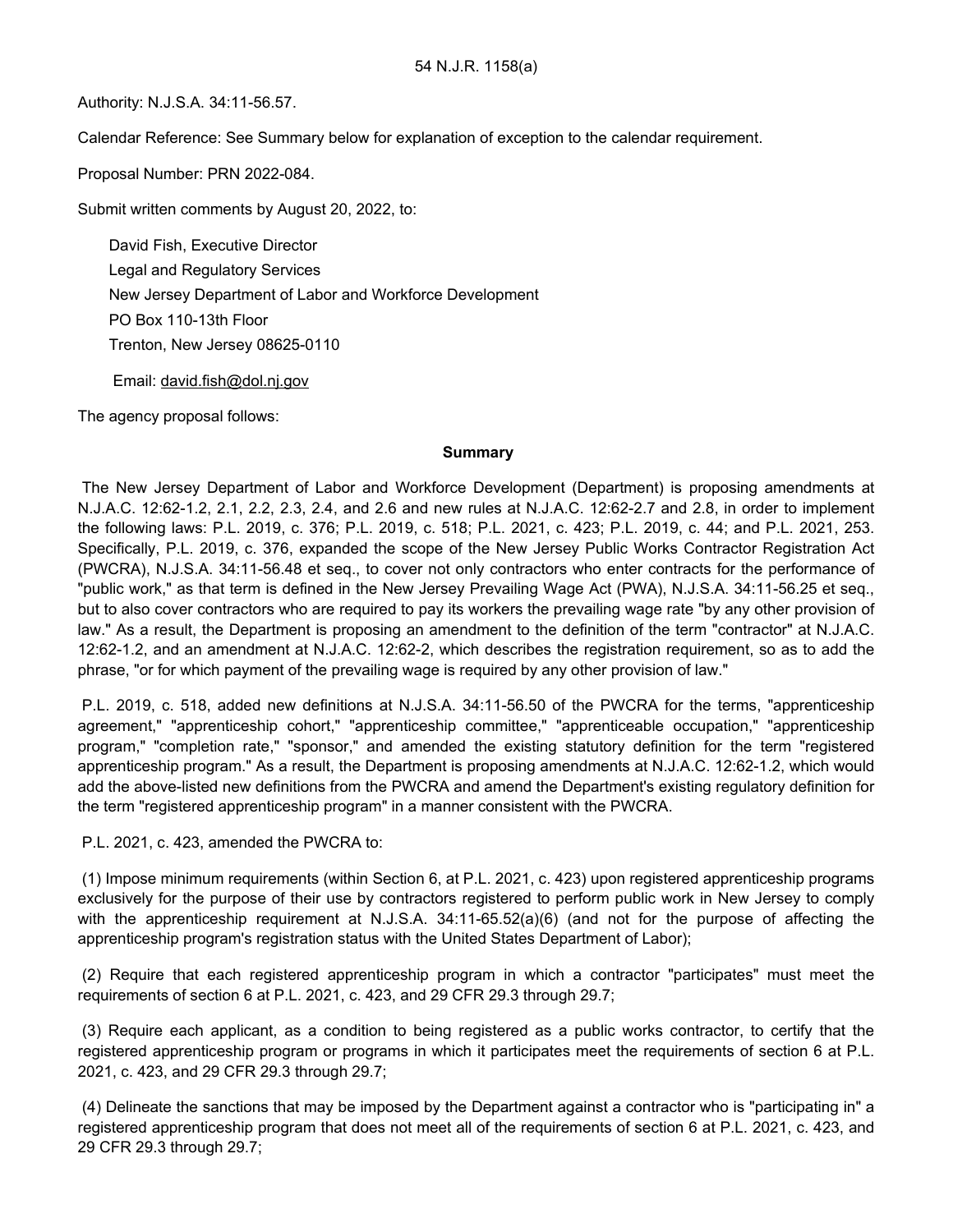(5) Impose a continuing obligation on registered public works contractors between registration certificate renewal cycles to comply with each of the requirements at N.J.S.A. 34:11-56.52, including the requirement at N.J.S.A. 34:11-56.52(a)(6), that the contractor participate in a registered apprenticeship program for each craft that it employs in the performance of public work;

(6) Describe the circumstances under which a contractor who fails to comply with the requirements at N.J.S.A. 34:11-56.52 between registration certificate renewal cycles will suffer a revocation of its contractor registration certificate;

(7) Add to the existing list of causes for a disorderly persons offense, the willful making or causing to be made of a false, deceptive, or fraudulent statement on a public works contractor registration form;

(8) Impose a specific set of penalties for conviction of such a disorderly persons offense; and

(9) Increase the annual non-refundable public works contractor registration fee from \$ 300.00 to \$ 500.00, and the optional two-year non-refundable registration renewal fee from \$ 500.00 to \$ 750.00.

As a result of P.L. 2021, c. 423, the Department is proposing the following changes at N.J.A.C. 12:62:

(1) Proposed new N.J.A.C. 12:62-2.8, which would contain each of the requirements enumerated within Section 6 at P.L. 2021, c. 423, for registered apprenticeship programs in which contractors "participate" as a condition to being registered by the Department as a public works contractor pursuant to N.J.S.A. 34:11-56.52(a)(6);

(2) An amendment at N.J.A.C. 12:62-2.1, which would add two new requirements to the contractor registration application, namely: (i) a statement by the contractor that the registered apprenticeship program or programs in which it participates meet all of the requirements at N.J.A.C. 12:62-2.8 and 29 CFR 29.3 through 29.7; and (ii) a statement by the contractor that it is in possession of documentation that will be made [page=1159] available to the Department, upon request, establishing that the registered apprenticeship program or programs in which the contractor participates meet all of the requirements at N.J.A.C. 12:62-2.8, and 29 CFR 29.3 through 29.7;

(3) Amendments at N.J.A.C. 12:62-2.4, regarding denial, suspension, or revocation of a public works contractor registration certificate, to indicate that: (i) if it is determined that a registered apprenticeship program in which the contractor participates does not meet all of the requirements at N.J.A.C. 12:62-2.8 and 29 CFR 29.3 through 29.7, that determination will result in initial registration application denial, registration renewal denial, revocation, or suspension of the contractor's certificate of registration to perform public work in New Jersey, subject to the contractor's right to request a hearing pursuant to N.J.S.A. 34:11-56.56; (ii) if it is determined that a registered apprenticeship program in which a contractor participates does not meet all of the requirements at N.J.A.C. 12:62- 2.8 and 29 CFR 29.3 through 29.7, that determination shall result not only in initial registration application denial, registration renewal denial, revocation, or suspension of that contractor's certificate of registration to perform public work in New Jersey, but also shall result in the initial registration application denial, registration renewal denial, revocation, or suspension of every contractor who would be meeting the apprenticeship requirement through participation in the non-compliant registered apprenticeship program, provided that any initial registration application denial, registration renewal denial, revocation, or suspension shall be subject to the requirements at N.J.S.A. 34:11-56.56, including the contractor's right to request a hearing; and (iii) a determination that a registered apprenticeship program does not meet all of the requirements at N.J.A.C. 12:62-2.8 and 29 CFR 29.3 through 29.7, shall only impact the contractor's ability to obtain or maintain its public works contractor registration certificate pursuant to the PWCRA, and shall not affect the status of the registered apprenticeship program for the purpose of its continuing operation in New Jersey;

(4) Proposed new N.J.A.C. 12:62-2.7 states that each contractor who is registered pursuant to the PWCRA to bid on, and perform, public work shall be under a continuing obligation between registration renewal cycles to ensure compliance with the requirements at N.J.S.A. 34:11-56.52 and N.J.A.C. 12:62-2.1, and to impose upon each registered public works contractor an affirmative obligation between registration certificate renewal cycles to provide written notification to the Department of certain changes having occurred, such as a change in ownership of the contractor, a change in the principal place of business address or telephone number of the contractor, a change in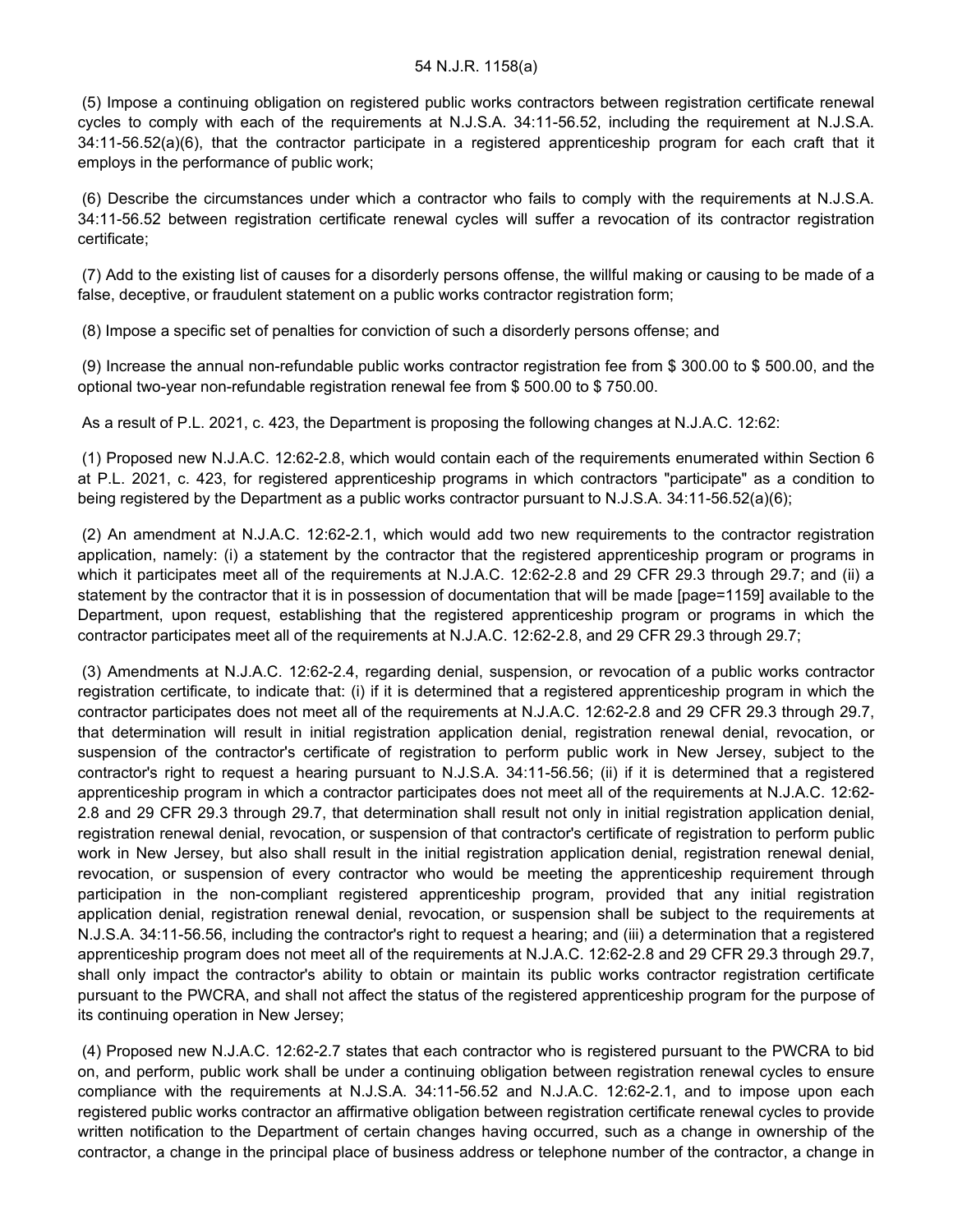business structure of the contractor, a change in the names and addresses of corporate officers or persons with financial interest of the contractor and the percentage of interest of the latter, a change in the contractor's tax identification number or unemployment insurance registration number, a change in the licenses, registrations, or certificates held by the contactor, a change in the craft or crafts employed by the contractor in the performance of public work, a change in the registered apprenticeship program or programs in which the contractor participates, and changes to other "relevant and appropriate information" required by the Department to be included on the contractor registration certificate application;

(5) Amendments at N.J.A.C. 12:62-2.4, regarding denial, suspension, or revocation of a public works contactor registration certificate, to describe the circumstances under which a contractor who fails to comply with the requirements at N.J.S.A. 34:11-56.52 and N.J.A.C. 12:62-2.1 between registration certificate renewal cycles will suffer a suspension of its contractor registration certificate and the circumstances under which a contractor who fails to comply with the requirements at N.J.S.A. 34:11-56.52 and N.J.A.C. 12:62-2.1 between registration certificate renewal cycles will suffer a revocation of its contractor registration certificate;

(6) Amendments at N.J.A.C. 12:62-2.3, Disorderly persons offense, to: (i) reflect the updated list of acts that, if committed by a contractor, constitute a disorderly persons offense; (ii) include the specific penalties enumerated in the law for such a disorderly persons offense; and (iii) indicate, as it states in the law, that where a contractor has made, or caused to be made, a false, deceptive, or fraudulent statement on a contractor registration certificate application in connection with the statutory and regulatory requirement that the contractor participate in a registered apprenticeship program for each craft that the contractor employs, and where the false, deceptive, or fraudulent statement was made by an officer or employee charged with the duty of completion of the contractor registration certificate application for a contractor, that officer or employee, upon conviction of the disorderly persons offense, shall be subject to punishment by the fine indicated at N.J.A.C. 12:62-2.3, or by imprisonment not exceeding six months, or both; and

(7) Amendments at N.J.A.C. 12:62-2.1, so as to reflect the increases to the non-refundable annual registration fee and the optional two-year non-refundable registration fee.

P.L. 2019, c. 44, amended the definition at N.J.S.A. 34:11-56.26 of the PWA for the term, "custom fabrication," to include not only the fabrication of plumbing, heating, cooling, ventilation, or exhaust duct systems, and mechanical insulation, but also, "any other fabrication which is either of components or structures pre-fabricated to specifications for a particular project of public work or of other materials finished into components without further modification for use in a project of public work or for use in a type or classification of a project of public work." P.L. 2021, c. 253, amended the definition at N.J.S.A. 34:11-56.26 of the PWA for the term, "custom fabrication," further, so as to include "one or more signs in a project which cost a total of more than \$ 30,000 and are part of a project upon completion." As a result, the Department is proposing to replace the definition of the term "custom fabrication," which appears at N.J.A.C. 12:62-1.2, that would be consistent with the statute.

Not directly related to any particular provision at P.L. 2021, c. 423, but prompted by the comprehensive Department review of N.J.A.C. 12:62 occasioned by the passage of P.L. 2021, c. 423, and the other laws listed above, the Department is proposing to amend N.J.A.C. 12:62-2.2 to clarify that in order for a certificate of registration issued by the Department, the applicant must not simply submit a completed form and fee (which is what the rule currently states), but must also be found by the Department to have met all of the requirements for registration found at N.J.S.A. 34:56.52 and N.J.A.C. 12:62-2.1.

Also prompted by the comprehensive departmental review of N.J.A.C. 12:62 occasioned by the passage of P.L. 2021, c. 423, and the other laws listed above, the Department is proposing amendments at N.J.A.C. 12:62-2.4, regarding denial, suspension, and revocation of a contractor's registration certificate, which would incorporate at N.J.A.C. 12:62, provisions of the PWCRA that empower the Department to impose an immediate suspension of a contractor's registration certificate pending revocation. The PWCRA states that the Director of the Division of Wage and Hour Compliance, within the Department, may order the immediate suspension of a contractor's registration certificate pending revocation if the Director determines that ordering such an immediate suspension would be "in the public interest." Within the proposed amendments it states that when the Director is determining whether an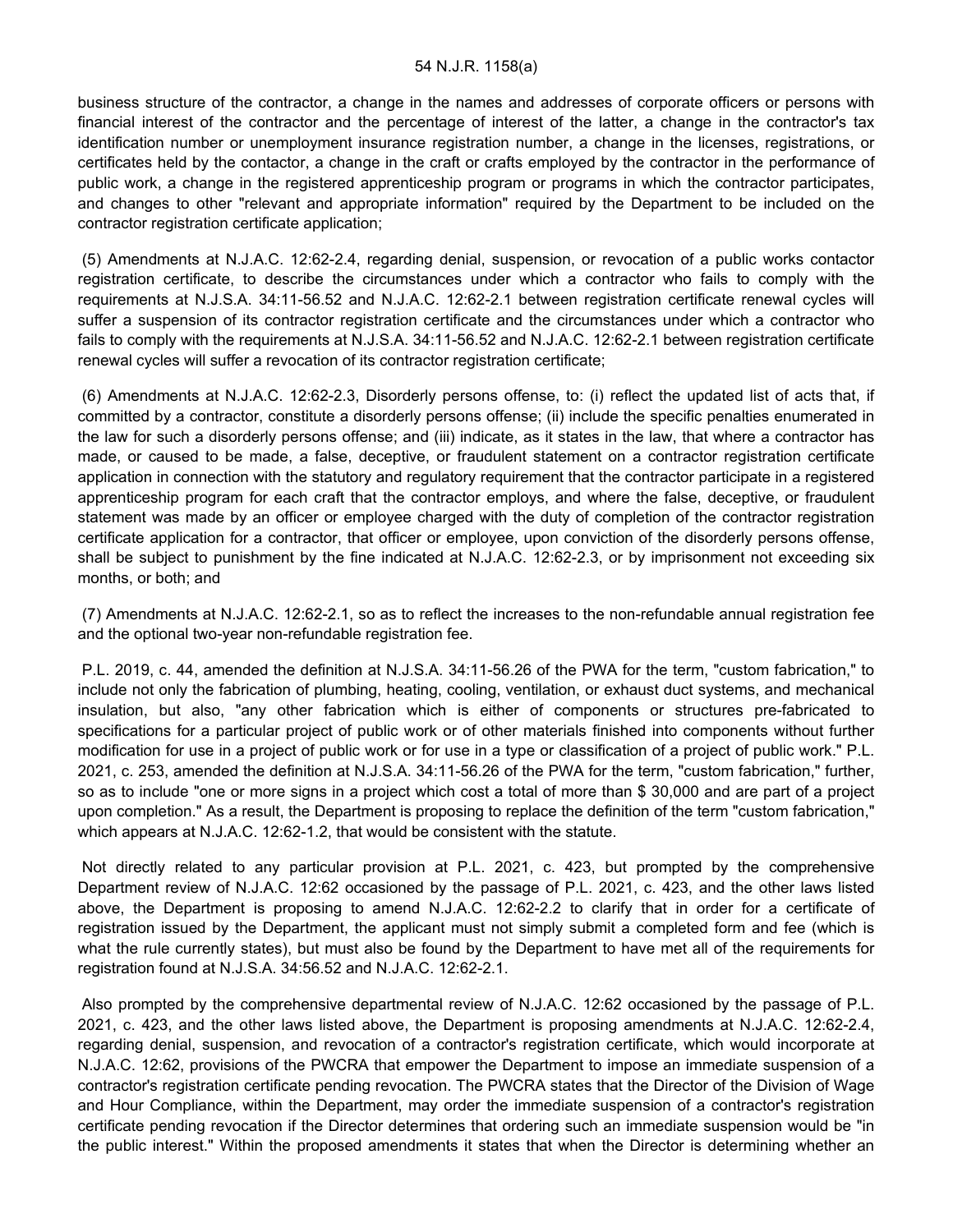immediate suspension pending revocation would be in the "public interest," the Director shall consider among the following factors: (1) the contractor's history of violations of the PWA, PWCRA, or the rules promulgated by the Department to implement those laws, namely, N.J.A.C. 12:60 and 12:62; (2) the seriousness of the alleged violation or violations that form the basis for the underlying revocation action; (3) whether an immediate suspension pending revocation is necessary in order to ensure that workers will not be harmed by the contractor's conduct on a public works project or projects during the pendency of the contractor's hearing on the merits of the underlying registration certificate revocation; and (4) other aggravating factors, such as whether the contractor has falsified testimony or statements, has attempted to evade the Department's investigation, has attempted to intimidate or coerce workers from cooperating with the Department's investigation, whether there is a history of the contractor not adhering to settlement agreements regarding the payment of wages, fees, and/or penalties, and whether the contractor has a history of hiring subcontractors who have been found to be in violation of the PWA, the PWCRA, or the rules promulgated by the Department to implement those laws, namely, N.J.A.C. 12:60 and 12:62. This list of factors is modeled, in part, on the factors set forth at existing N.J.A.C. 12:60-7.3, for consideration by the Director when determining whether to impose an immediate suspension pending debarment pursuant to the PWA. The PWA and the PWCRA are two parts of one overall legislative scheme, and it seems appropriate that the same or similar criteria should be applied [page=1160] by the Director when determining whether to impose an immediate suspension under both laws.

The amendments would also indicate, as expressly required at P.L. 2021, c. 423, that whereas an immediate suspension of a contractor's registration certificate pending revocation will not ordinarily have an effect on the registration certificate of other contractors or subcontractors in the "contractual chain," if "the registration form for the contractual chain of contractors and subcontractors was filed by a sponsor," then, "all of the contractors of whatever tier who participated in the sponsor's apprenticeship program shall be suspended and their registrations shall be revoked by the Commissioner."

Finally, as part of the comprehensive review of N.J.A.C. 12:62 mentioned above, it came to the Department's attention that the address to which requests for hearings pursuant to the PWCRA must be submitted to the Division of Wage and Hour Compliance does not include an email address. Consequently, the Department is proposing an amendment at N.J.A.C. 12:62-2.6(b)1, which would add an email address to the existing mailing address that appears within the rule.

As the Department has provided a 60-day comment period for this notice of proposal, the notice is excepted from the rulemaking calendar requirements pursuant to N.J.A.C. 1:30-3.3(a)5.

#### **Social Impact**

The vast majority of the proposed amendments and new rules either mirror P.L. 2019, c. 376; P.L. 2019, c. 518; P.L. 2021, c. 423; P.L. 2019, c. 44; and P.L. 2021, c. 253, or are necessitated by those laws. Therefore, whatever positive or negative social impact might be felt would derive in the first instance from those laws and not the proposed amendments and new rules. That said, it is the Department's belief that the proposed amendments and new rules would have a positive social impact in that they would minimize any possible confusion as to questions of PWCRA coverage, the prerequisites, and continuing requirements for registration of a contractor under the PWCRA, the sanctions which may be imposed against contractors under the PWCRA, and the procedures for exercise of appeal rights by contractors against whom sanctions are assessed by the Department. Furthermore, the proposed amendments and new rules would have a positive social impact in that they would assist the Department in its effort to ensure that only responsible employers who adhere to New Jersey law and who value and are contributing on an ongoing basis to the development in this State of a highly trained and highly skilled workforce, are benefiting from taxpayer supported public works construction contracts. Finally, with specific regard to those proposed amendments and new rules that would assist the Department in its effort to enforce the PWCRA's apprenticeship requirement, the beneficial social impact of registered apprenticeships described at 51 N.J.R. 806(a) is relevant. That is, the enhanced level of orientation and training that comes with registered apprenticeship programs inures, of course, to the benefit of the individuals receiving that training, but also to their employers, coworkers, and to the general public, in that registered apprenticeship programs promote a culture of workplace safety that saves both lives and money. Registered apprenticeship programs are an important tool for developing a skilled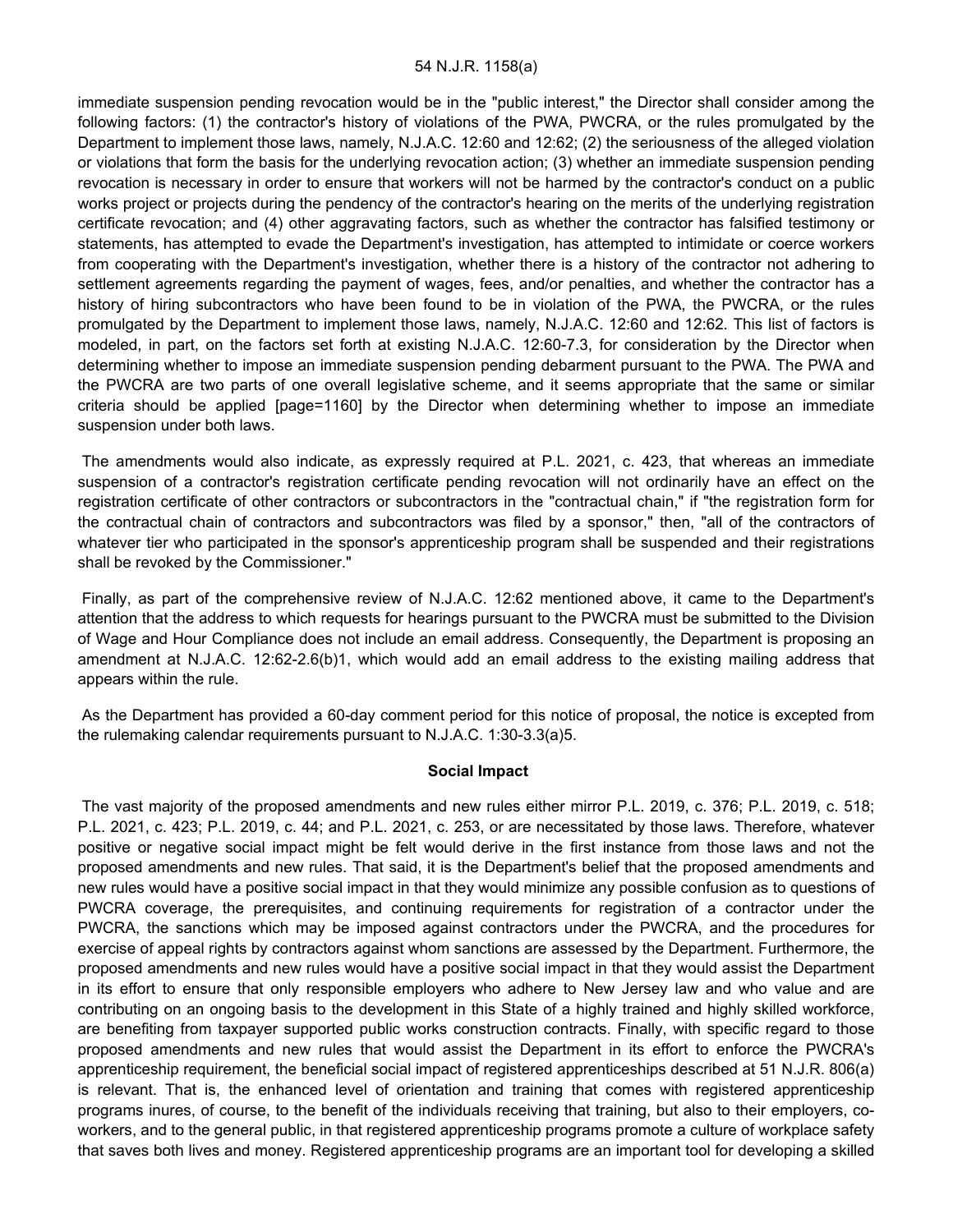workforce. Access to that skilled workforce benefits the State's employers and is critical for New Jersey's social and economic future.

### **Economic Impact**

As indicated in the Social Impact statement, the vast majority of the proposed amendments and new rules either mirror the above-listed laws or are necessitated by them. Therefore, whatever positive or negative economic impact might be felt by employers would derive in the first instance from the above-listed laws, not from the proposed amendments and new rules. Nevertheless, in that many of the proposed amendments and new rules would assist the Department in its effort to enforce the PWCRA's apprenticeship requirement, this might result in an increase in the number of registered apprenticeship programs in the State. The economic benefit of apprenticeship programs for both workers and employers is well established and discussed at length at 51 N.J.R. 806(a).

The proposed amendments and new rules would reflect an increase in registration fees, as well as heightened penalties for the disorderly persons offense associated with violating the PWCRA. The former would result in a higher cost to all registered contractors but is necessary for the Department's effective enforcement of the PWCRA. The latter would impact only those contractors who run afoul of the PWCRA. Both the increase in registration fees and heightened penalties for the disorderly persons offense associated with violating the PWCRA are expressly required by P.L. 2021, c. 423, and the Department has no discretion to deviate from that statutory mandate.

Finally, it is the Department's belief that the proposed amendments and new rules would have a positive economic impact in that they would minimize any possible confusion as to questions of PWCRA coverage, the prerequisites, and continuing requirements for registration of a contractor under the PWCRA, the sanctions that may be imposed against contractors under the PWCRA, and the procedures for exercise of appeal rights by contractors against whom sanctions are ordered by the Department. It is the Department's hope that minimizing confusion as to these issues will avoid costs for those impacted by the above-cited laws of unnecessary litigation, which might otherwise result.

## **Federal Standards Statement**

A Federal standards analysis is not required because the proposed amendments and new rules are not subject to any Federal standards or requirements. Specifically, the proposed amendments and new rules are governed by State law, N.J.S.A. 34:11-56.48 et seq., which requires that contractors register with the Department of Labor and Workforce Development as a condition to performing "public work," as that term is defined within the New Jersey Prevailing Wage Act, N.J.S.A. 34:11-56.25 et seq. There are no Federal standards or requirements that impose a registration requirement as a condition to performing "public work," as that term is defined within the New Jersey Prevailing Wage Act, N.J.S.A. 34:11-56.25 et seq.

Inasmuch as P.L. 2021, c. 423, requires that each applicant as a condition to being registered as a public works contractor in New Jersey certify to the Department that the registered apprenticeship program or programs in which it participates meet the requirements at 29 CFR 29.3 through 29.7, and inasmuch as the proposed amendments and new rules reflect that statutory requirement, the proposed amendments and new rules have a connection to the Federal apprenticeship rules. However, as mentioned in the Summary above, and as reflected at both P.L. 2021, c. 423, and the amendments and new rules being proposed to implement P.L. 2021, c. 423, these minimum requirements are being imposed exclusively for the purpose of assessing whether public works contractor registration applicants and registrants in New Jersey comply with the apprenticeship requirement at N.J.S.A. 34:11- 65.52(a)(6) and are not being proposed for the purpose of affecting the apprenticeship program's registration status with the United States Department of Labor.

## **Jobs Impact**

The Department does not anticipate that the proposed amendments and new rules would result in either the generation or loss of jobs.

## **Agriculture Industry Impact**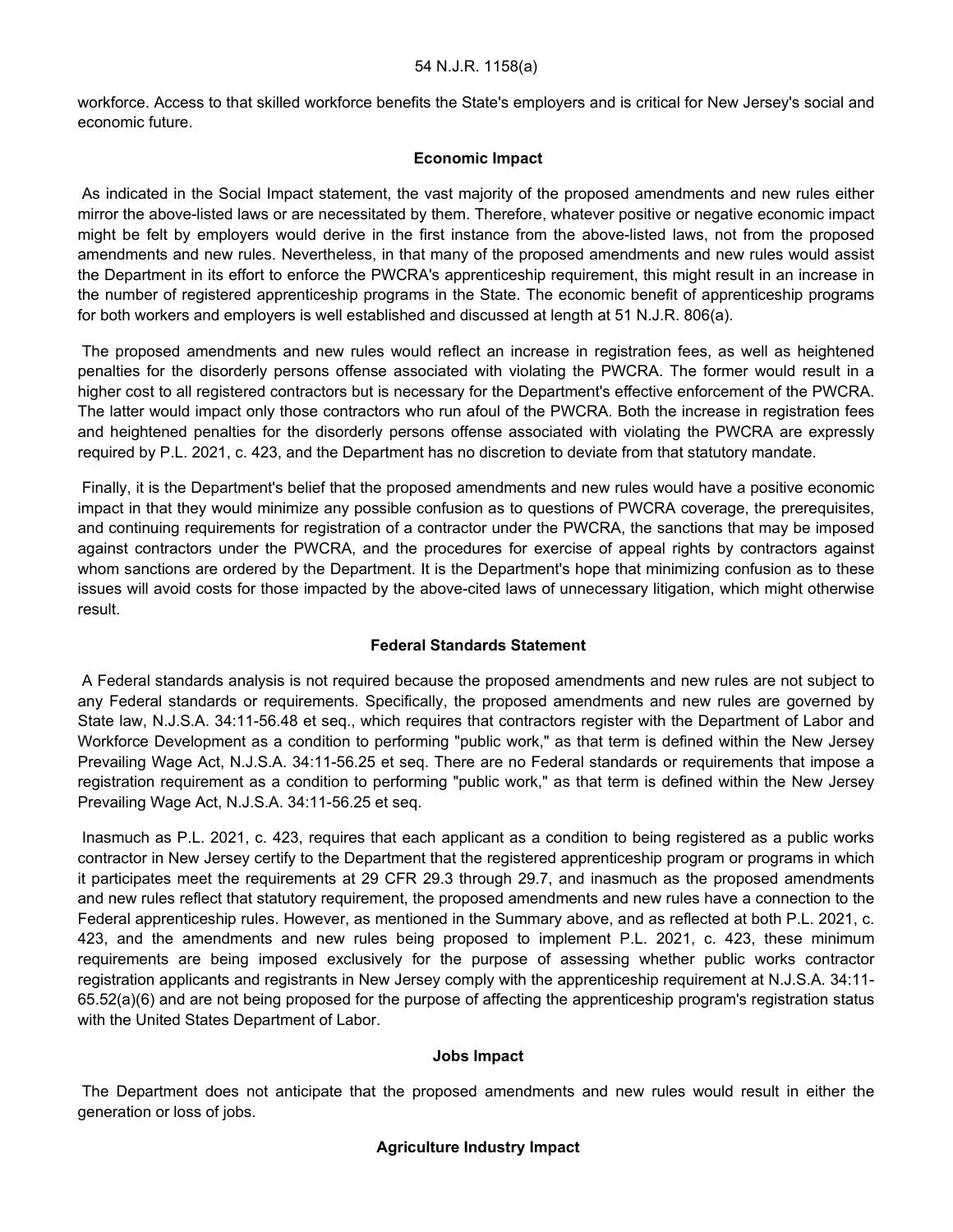The Department does not anticipate that the proposed amendments and new rules would have an impact on the agriculture industry.

#### **Regulatory Flexibility Analysis**

The proposed amendments and new rules would impose reporting, recordkeeping, and compliance requirements on small businesses, as that term is defined within the Regulatory Flexibility Act, N.J.S.A. 52:14B-16 et seq. Specifically, pursuant to the P.L. 2021, c. 423, and the implementing rulemaking amendments and new rules, all contractors, regardless of size, who wish to register with the Department of Labor and Workforce Development to perform public work would be required to certify to the Department that the registered apprenticeship program or programs in which the contractor participates meet all of the requirements at N.J.A.C. 12:62-2.8 and 29 CFR 29.3 through 29.7. The contractor would also be required to retain and make available to the Department for inspection upon request documentation establishing that the registered apprenticeship program or programs in which the contractor participates meet all of the requirements at N.J.A.C. 12:62-2.8 and 29 CFR 29.3 through 29.7. As indicated within 51 N.J.R. 806(a), which addressed amendments at N.J.A.C. 12:62 for implementation of P.L. 2019, c. 21, the Department has already gone to some lengths to ensure that its rules regarding the PWCRA's apprenticeship requirement ease the potential [page=1161] administrative burden on covered employers, including small employers. There is nothing more that the Department can do on this front within the four corners of the statute. That is, P.L. 2019, c. 376, expands the scope of the PWCRA to cover not only contractors who enter into contracts for the performance of "public work," as that term is defined in the PWA, but also to cover contractors who are required to pay its workers the prevailing wage rate "by any other provision of law." P.L. 2019, c. 518, adds new definitions within N.J.S.A. 34:11-56.50 of the PWCRA for the terms, "apprenticeship agreement," "apprenticeship cohort," "apprenticeship committee," "apprenticeable occupation," "apprenticeship program," "completion rate," and "sponsor," and amends the existing statutory definition for the term "registered apprenticeship program." P.L. 2021, c. 423, amends the PWCRA to: (1) impose minimum requirements (within Section 6, of P.L. 2021, c. 423) upon registered apprenticeship programs exclusively for the purpose of their use by contractors registered to perform public work in New Jersey in complying with the apprenticeship requirement at N.J.S.A. 34:11-65.52(a)(6); (2) require that each registered apprenticeship program in which a contractor "participates" must meet the requirements of section 6 at P.L. 2021, c. 423, and 29 CFR 29.3 through 29.7; (3) require each applicant as a condition to being registered as a public works contractor to certify that the registered apprenticeship program or programs in which it participates meet the requirements of section 6 at P.L. 2021, c. 423, and 29 CFR 29.3 through 29.7; (4) delineate the sanctions that may be imposed by the Department against a contractor who is "participating in" a registered apprenticeship program that does not meet all of the requirements of section 6 at P.L. 2021, c. 423, and 29 CFR 29.3 through 29.7; (5) impose a continuing obligation on registered public works contractors between registration certificate renewal cycles to comply with each of the requirements at N.J.S.A. 34:11-56.52, including the requirement at N.J.S.A. 34:11-56.52(a)(6) that the contractor participate in a registered apprenticeship program for each craft that it employs in the performance of public work; (6) describe the circumstances under which a contractor who fails to comply with the requirements at N.J.S.A. 34:11-56.52 between registration certificate renewal cycles will suffer a suspension of its contractor registration certificate; (7) describe the circumstances under which a contractor who fails to comply with the requirements at N.J.S.A. 34:11-56.52 between registration certificate renewal cycles will suffer a revocation of its contractor registration certificate; (8) add to the existing enumerated list of causes for a disorderly persons offense, the willful making, or causing to be made, of a false, deceptive, or fraudulent statement on a public works contractor registration form; (9) impose a specific set of penalties for conviction of such a disorderly persons offense; and (10) increase the annual non-refundable public works contractor registration fee from \$ 300.00 to \$ 500.00, and the optional two-year non-refundable registration renewal fee from \$ 500.00 to \$ 750.00. P.L. 2019, c. 44, amends the definition at N.J.S.A. 34:11-56.26 of the PWA for the term, "custom fabrication," to include not only the fabrication of plumbing, heating, cooling, ventilation, or exhaust duct systems, and mechanical insulation, but also, "any other fabrication which is either of components or structures pre-fabricated to specifications for a particular project of public work or of other materials finished into components without further modification for use in a project of public work or for use in a type or classification of a project of public work," and P.L. 2021, c. 253, amends the definition at N.J.S.A. 34:11-56.26 of the PWA for the term, "custom fabrication," further, so as to include "one or more signs in a project which cost a total of more than \$ 30,000 and are part of a project upon completion." The Department has no discretion through rulemaking to deviate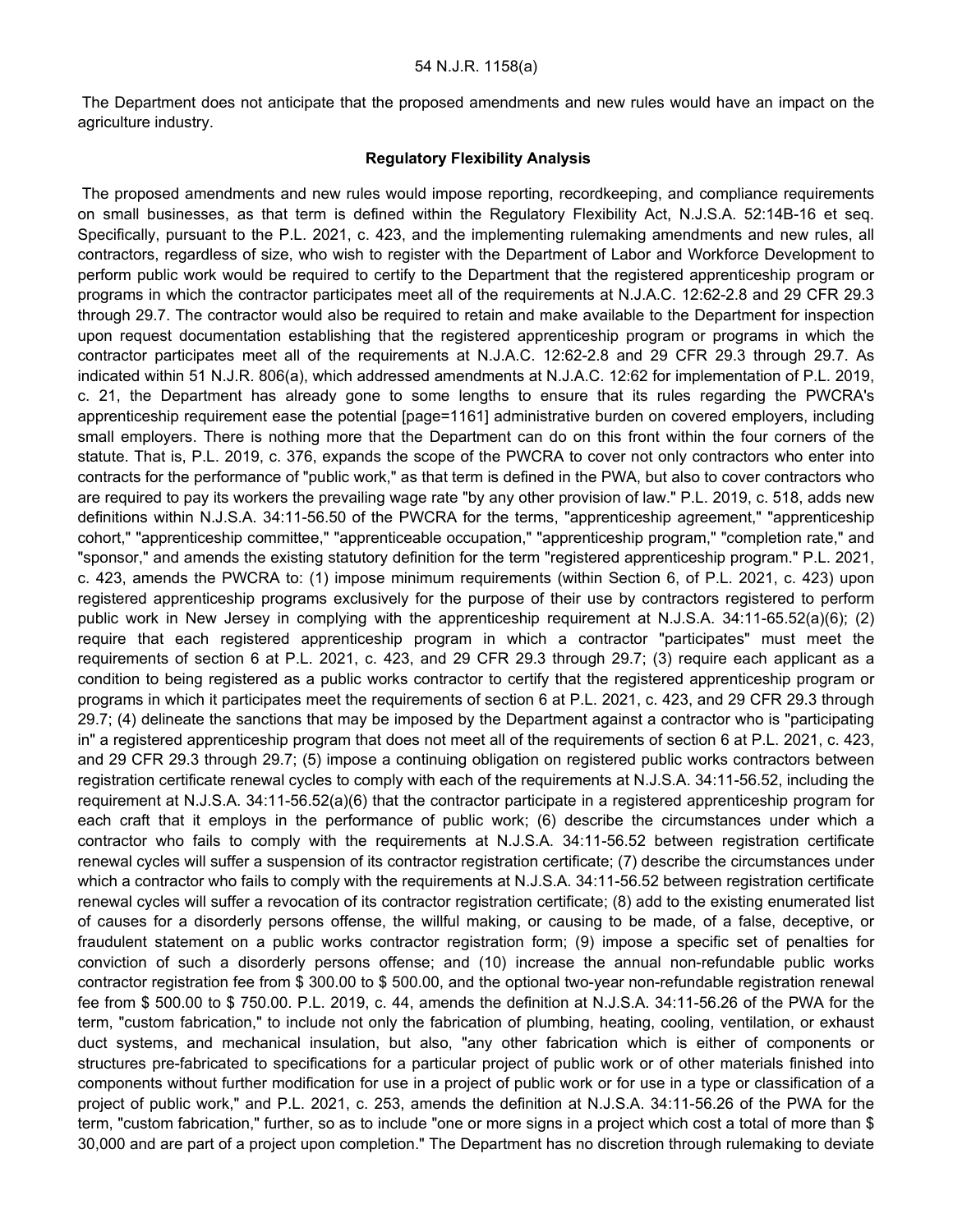from these statutory mandates, regardless of whether doing so might lessen the burden of compliance on any particular class of employers, including small employers.

## **Housing Affordability Impact Analysis**

The proposed amendments and new rules would not evoke a change in the average costs associated with housing or on the affordability of housing. The basis for this finding is that the proposed amendments and new rules pertain only to public works contractor registration. The proposed amendments and new rules do not pertain to housing.

## **Smart Growth Development Impact Analysis**

The proposed amendments and new rules would not evoke a change in the housing production within Planning Areas 1 or 2, or within designated centers, under the State Development and Redevelopment Plan. The basis for this finding is that the proposed amendments and new rules pertain only to public works contractor registration. The proposed amendments and new rules do not pertain to housing production, either within Planning Areas 1 or 2, within designated centers, or anywhere in the State of New Jersey.

## **Racial and Ethnic Community Criminal Justice and Public Safety Impact**

The Commissioner has evaluated this rulemaking and determined that it will not have an impact on pretrial detention, sentencing, probation, or parole policies concerning adults and juveniles in the State. Accordingly, no further analysis is required.

**Full text** of the proposal follows (additions indicated with boldface **thus**; deletions indicated in brackets [thus]):

SUBCHAPTER 1. GENERAL PROVISIONS

12:62-1.2 Definitions

The following words and terms, when used in this chapter, shall have the following meanings, unless the context clearly indicates otherwise:

. . .

**"Apprenticeable occupation" means a skilled trade or technical occupation that is included on the United States Department of Labor's "List of Occupations Officially Recognized as Apprenticeable by the Office of Apprenticeship."**

**"Apprenticeship agreement" means a written agreement, complying with 29 CFR 29.7, between an apprentice and either the apprentice's program sponsor, or an apprenticeship committee acting as agent for a program sponsor, which contains the terms and conditions of the employment and training of the apprentice.**

**"Apprenticeship cohort" means the group of individual apprentices registered to a specific individual program during a one-year time frame, except that a cohort does not include the apprentices whose apprenticeship agreement has been cancelled during the probationary period.**

**"Apprenticeship committee" means those persons designated by the sponsor to administer the apprenticeship program. An apprenticeship committee may be either joint or non-joint, as follows:**

**1. A joint apprenticeship committee is composed of an equal number of representatives of the employer or employers and of the employees represented by a bona fide collective bargaining agent or agents.**

**2. A non-joint apprenticeship committee, which may also be known as a unilateral or group non-joint apprenticeship committee, has employer representatives, but does not have a bona fide collective bargaining agent as a participant. A non-joint apprenticeship committee may include employees.**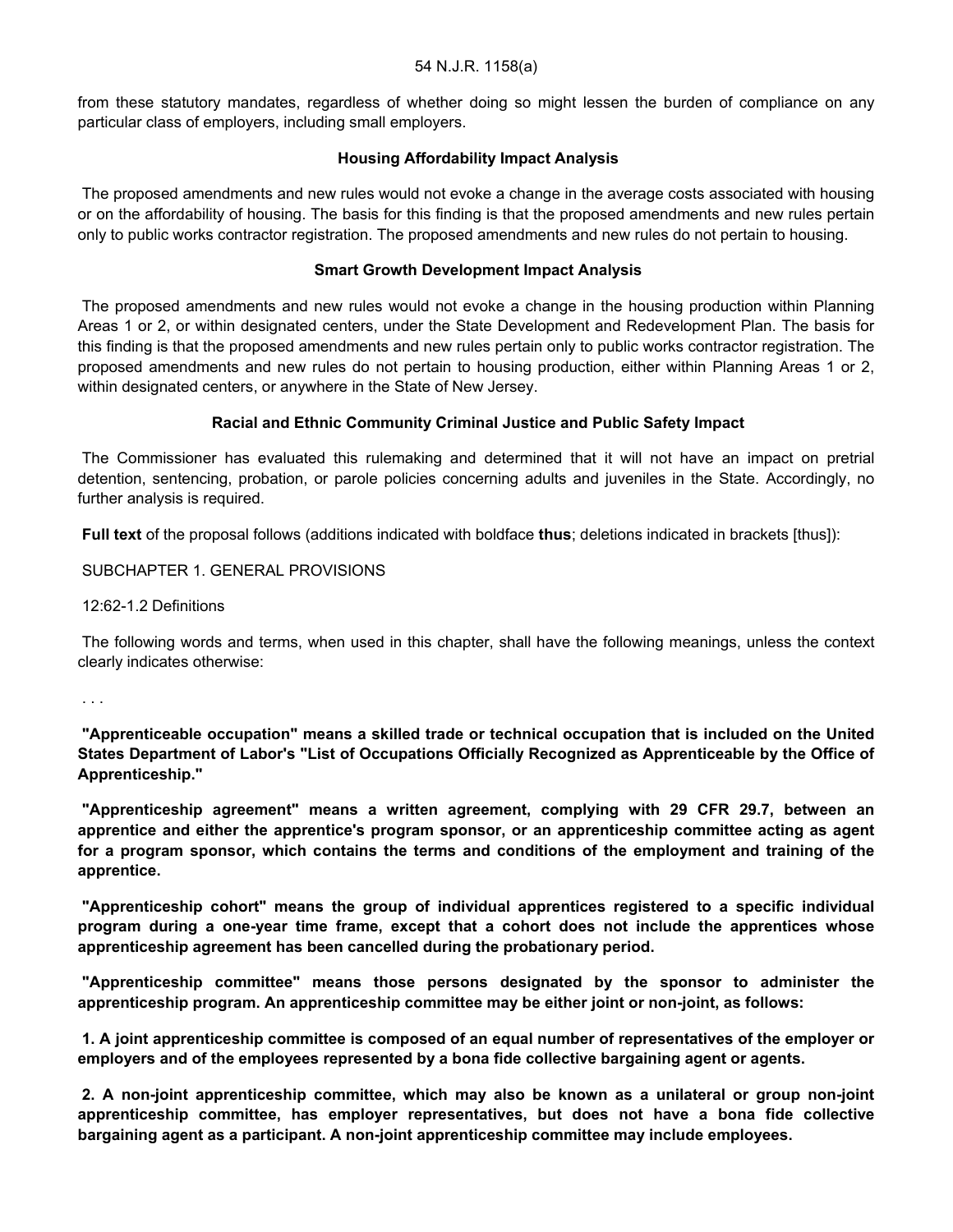**"Apprenticeship program" means a plan containing all terms and conditions for the qualification, recruitment, selection, employment, and training of apprentices, as required pursuant to 29 CFR 29 and 30, including such matters as the requirement for a written apprenticeship agreement.**

. . .

**"Completion rate" means the percentage of an apprenticeship cohort who receive a certificate of apprenticeship completion within one year of the projected completion date.**

"Contractor" means a person, partnership, association, joint stock company, trust, corporation, or other legal business entity**,** or successor thereof**,** who enters into a contract [which] **that** is subject to the provisions of the New Jersey Prevailing Wage Act, P.L. 1963, [c.150] **c. 150**, N.J.S.A. 34:11-56.25 et seq., **or who is required to pay its workers the prevailing wage by any other provision of law,** and includes any subcontractor or lower tier subcontractor of a contractor as defined in this section.

. . .

[page=1162] ["Custom fabrication" means the fabrication of plumbing, heating, cooling, ventilation or exhaust duct systems and mechanical insulation.]

**"Custom fabrication" means: (1) the fabrication of any of the following: plumbing, heating, cooling, ventilation or exhaust systems, mechanical insulation, or one or more signs in a project that cost a total of more than \$ 30,000 and are part of a project upon completion; or (2) any other fabrication that is either of components or structures pre-fabricated to specifications for a particular project of public work or of other material finished into components without further modification for use in a project of public work or for use in a type or classification of a project of public work.**

. . .

**"Director" means the Director of the Division of Wage and Hour Compliance in the Department of Labor and Workforce Development.**

. . .

"Registered apprenticeship program" **or "program"** means an apprenticeship program that is registered with, and approved by**,** the [USDOL] **United States Department of Labor**, that provides each trainee with combined classroom and on-the-job training in an occupation recognized as an apprenticeable occupation, and which [meets the program standards of enrollment and graduation under 29 CFR 29.6.] **involves the attainment of manual, mechanical, or technical skills and knowledge that, in accordance with the industry standard for the specific apprenticeable occupation, are outlined pursuant to 29 CFR 29.5.**

"Sponsor" means any person, association, committee, or organization operating an apprenticeship program and in whose name the program is [(or is to be)] **or will be** registered or approved.

. . .

SUBCHAPTER 2. PUBLIC WORKS CONTRACTOR REGISTRATION

12:62-2.1 Registration required

(a) No contractor shall bid on any contract for public work**, or for which payment of the prevailing wage is required by any other provision of law,** unless the contractor is registered pursuant to the Act. In addition:

1.-2. (No change.)

(b) (No change.)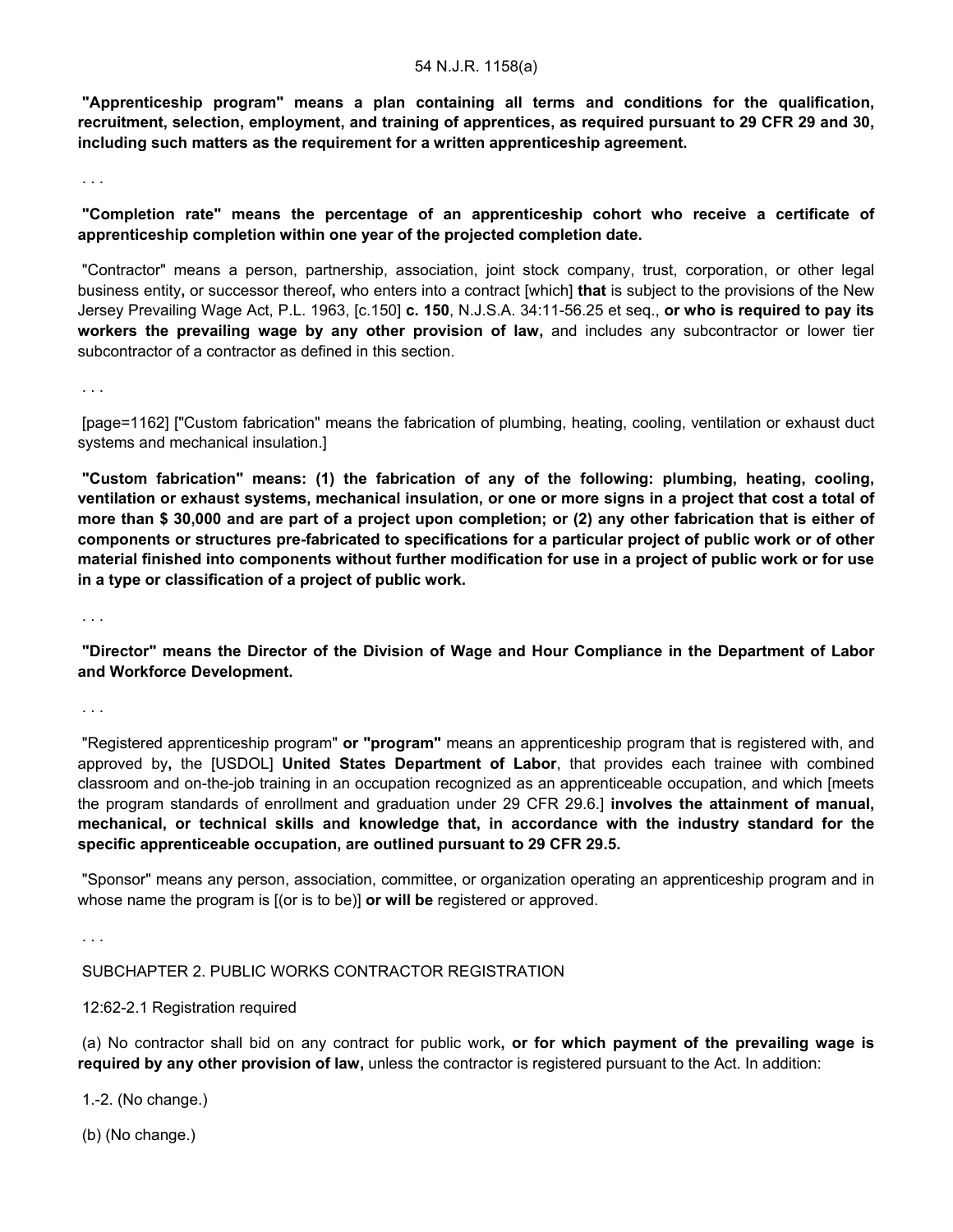(c) As part of its application to the Department, a contractor shall provide all required information and documents requested by the Application for Public Works Contractor Registration and certify to the truthfulness and accuracy of all statements made, and documents submitted, in connection with the Application for Public Works Contractor Registration. The information to be submitted for review shall include:

1.-10. (No change.)

11. A statement that the contractor is in possession of documentation that will be made available to the Department**,** upon request, establishing that the contractor, if directly employing craftworkers, participates in a registered apprenticeship program for each craft that it employs; [and]

**12. A statement that the registered apprenticeship program or programs in which the contractor participates meet all of the requirements at N.J.A.C. 12:62-2.8 and 29 CFR 29.3, 29.4, 29.5, 29.6, and 29.7;**

**13. A statement that the contractor is in possession of documentation that will be made available to the Department upon request, establishing that the registered apprenticeship program or programs in which the contractor participates meet all of the requirements at N.J.A.C. 12:62-2.8 and 29 CFR 29.3, 29.4, 29.5, 29.6, and 29.7; and**

[12.] **14.** (No change in text.)

(d) The contactor shall pay an initial, non-refundable, annual registration fee of [\$ 300.00] **\$ 500.00** to the Commissioner. The non-refundable fee for the second annual registration shall be [\$ 300.00] **\$ 500.00**. Upon successful completion of two consecutive years of registration, a contractor may elect to register for a two-year period and pay a non-refundable registration fee of [\$ 500.00] **\$ 750.00**. However, a two-year registration will only be granted if the applicant has not violated the Act and/or the Prevailing Wage Act or these rules during the period of licensure preceding submission of the renewal application.

(e)-(j) (No change.)

12:62-2.2 Issuance and term of a certificate of registration

(a) Upon receipt of the fee, a fully completed form and all documentation required [under] **pursuant to** N.J.A.C. 12:62-2.1, **and upon a finding that the applicant for the certificate of registration has met all of the requirements set forth at N.J.S.A. 34:56.52 and N.J.A.C. 12:62-2.1,** the Commissioner shall issue a certificate of registration to the contractor within 30 days.

(b)-(c) (No change.)

(d) Each contractor shall, after the bid is made and prior to the awarding of the [public works] contract, submit to the public entity [for whom the work is to be performed]**, including, but not limited to, any authority, board, or commission,** the certificates of registration for all subcontractors listed in the bid proposal.

(e)-(f) (No change.)

12:62-2.3 Disorderly persons offense

(a) A contractor who commits any of the following acts shall be guilty of a disorderly persons offense **and shall, upon conviction, be subject to punishment by a fine of not less than \$ 2,500, nor more than \$ 25,000, and disqualification from bidding on, or engaging in, public work for a period of up to three years**:

1.-4. (No change.)

5. Paying or agreeing to pay wages at a rate less than the rate prescribed by the ["]New Jersey Prevailing Wage Act,["] P.L. 1963, c. 150, N.J.S.A. 34:11-56.25 et seq.; [or]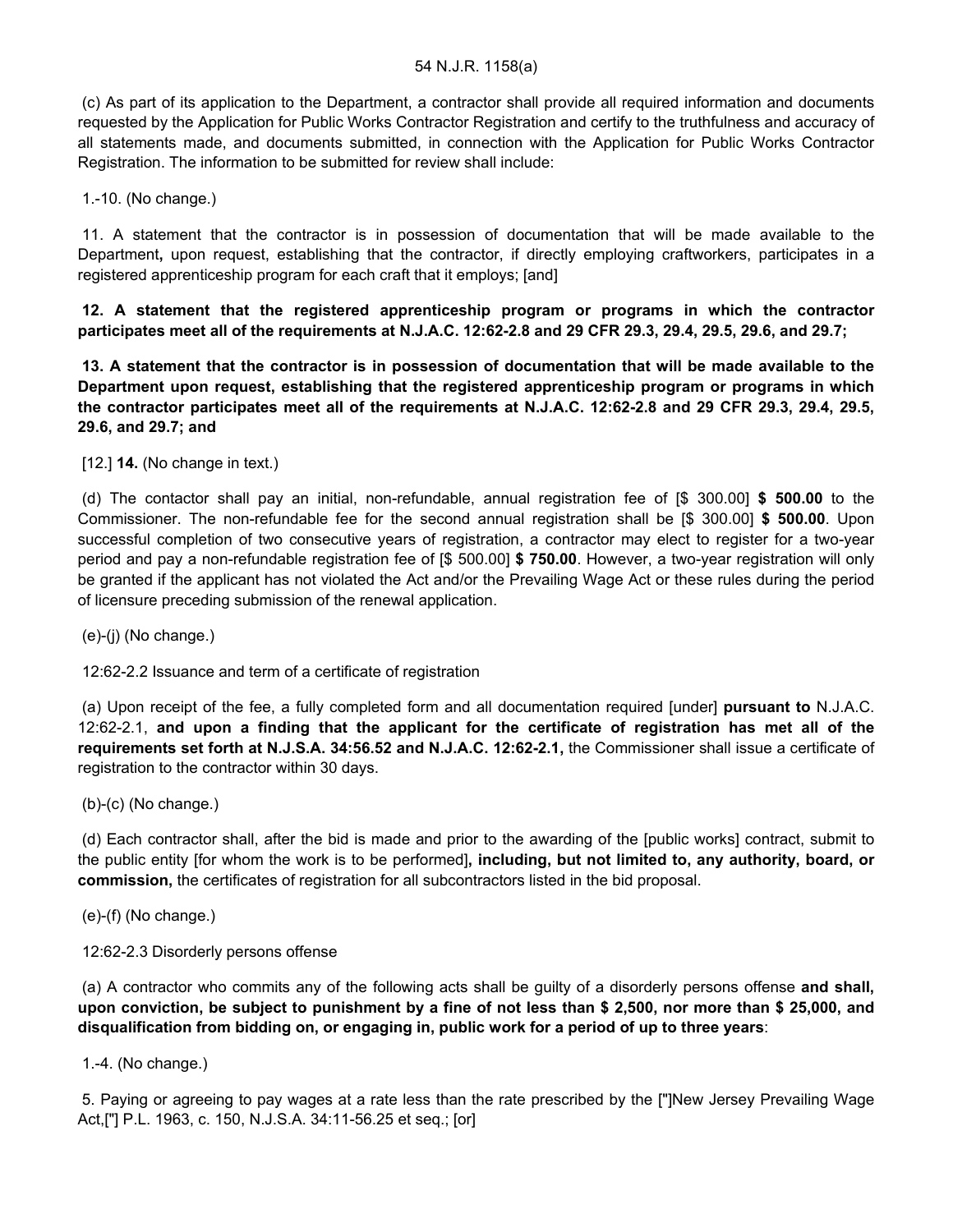**6. Willfully making or causing to be made, a false, deceptive, or fraudulent statement on the contractor registration certificate application; or**

[6.] **7.** (No change in text.)

**(b) Where the contractor has made, or has caused to be made, a false, deceptive, or fraudulent statement on the contractor registration certificate application in connection with the statutory and regulatory requirement that the contractor participate in a registered apprenticeship program for each craft that the contractor employs, and where the false, deceptive, or fraudulent statement was made by an officer or employee charged with the duty of completion of the contractor registration certificate application for a contractor, that officer or employee, upon conviction, shall be subject to punishment by the fine indicated in this section or by imprisonment not exceeding six months, or both.**

12:62-2.4 Denial, suspension**,** or revocation of registration

(a)-(d) (No change.)

**(e) If it is determined that a registered apprenticeship program in which the contractor participates does not meet all of the requirements at N.J.A.C. 12:62-2.8 and 29 CFR 29.3, 29.4, 29.5, 29.6, and 29.7, that determination shall, subject to the requirements at N.J.S.A. 34:11-56.56, including the contractor's right to request a hearing, result in initial registration application denial, registration renewal denial, revocation, or suspension of the certificate of registration to perform public work in New Jersey.**

**(f) A determination pursuant to (e) above that a registered apprenticeship program does not meet all of the requirements at N.J.A.C. 12:62-2.8 and 29 CFR 29.3, 29.4, 29.5, 29.6, and 29.7, shall only impact the contractor's ability to obtain or maintain its public works contractor registration certificate pursuant to the Act, and shall not affect the status of the registered apprenticeship program for the purpose of its continued operation in New Jersey.**

**(g) A determination pursuant to (e) above that a registered apprenticeship program in which a contractor participates does not meet all of the requirements at N.J.A.C. 12:62-2.8 and 29 CFR 29.3, 29.4, 29.5, 29.6, and 29.7, shall result not only in initial registration application denial, registration renewal denial, revocation, or suspension of that contractor's certificate of registration to perform public work in New Jersey, but also shall result in the initial registration application denial, registration renewal denial,** [page=1163] **revocation, or suspension of every contractor who is meeting the apprenticeship program participation requirement through participation in the non-compliant registered apprenticeship program; provided that any initial registration application denial, registration renewal denial, revocation, or suspension shall be subject to the requirements at N.J.S.A. 34:11-56.56, including the contractor's right to request a hearing.**

**(h) When, between registration certificate renewal cycles, it is determined by the Department that a contractor has failed to comply with the requirements at N.J.S.A. 34:11-56.52 and N.J.A.C. 12:62-2.1, provided it is also determined by the Department that the failure to comply with N.J.S.A. 34:11-56.52 and N.J.A.C. 12:62-2.1 existed at the time of the contractor's most recent certificate of registration application, whether that application was for contractor registration renewal or initial approval, the Department shall consider the resulting failure of the contractor to accurately complete its registration application to have been the making, or causing to be made, of a false, deceptive, or fraudulent statement on the public works contractor registration form, which constitutes grounds for revocation of the contractor's certificate of registration.**

**(i) When, between registration certificate renewal cycles, it is determined by the Department that a contractor has failed to comply with N.J.S.A. 34:11-56.52 and N.J.A.C. 12:62-2.1, but where it is determined by the Department that the failure to comply with N.J.S.A. 34:11-56.52 and N.J.A.C. 12:62-2.1 did not exist at the time of the contractor's most recent certificate of registration application, whether that application was for contractor registration renewal or initial approval, the Department shall suspend the contractor's**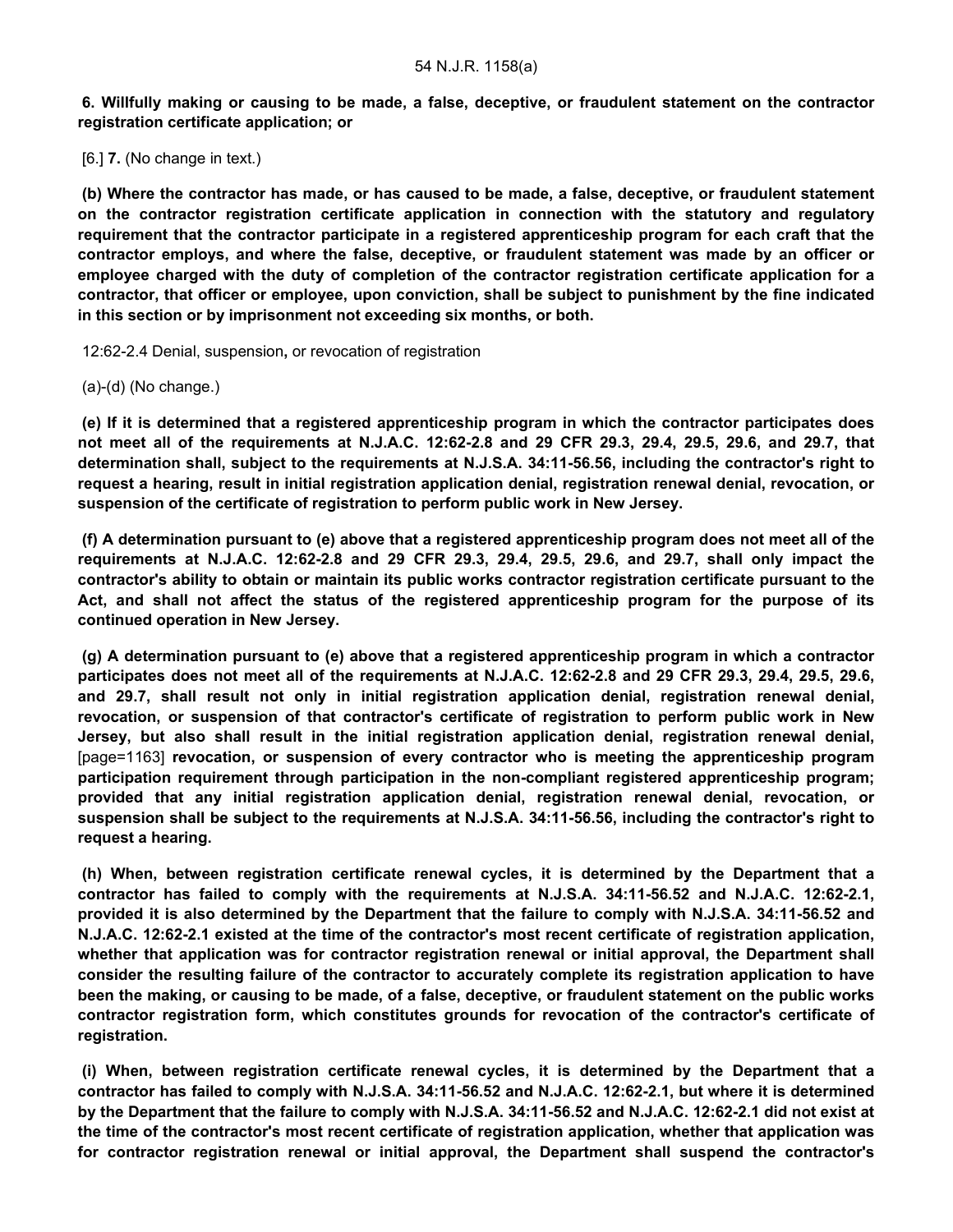**certificate of registration either until the contractor establishes compliance with N.J.S.A. 34:11-56.52 and N.J.A.C. 12:62-2.1 or until the beginning of the next registration certificate renewal cycle, whichever occurs first.**

**(j) When a contractor has had its registration certificate either revoked or suspended pursuant to (h) or (i) above, for failure between registration certificate renewal cycles to comply with N.J.S.A. 34:11-56.52 and N.J.A.C. 12:62-2.1, that registration certificate revocation or suspension shall be taken into consideration by the Department as a prior offense when determining whether to approve any subsequent certificate of registration application.**

**(k) The Director may order the immediate suspension of a contractor's registration certificate prior to a formal hearing on the revocation of the contractor's registration certificate if the Director determines that ordering an immediate suspension is in the public interest. For the purpose of this subsection, the determination of the Director as to whether the immediate suspension of a contractor's registration certificate would be in the "public interest," shall require consideration of among the following factors:**

**1. Whether the contractor has a history of a previous violation or violations of the New Jersey Prevailing Wage Act, New Jersey Public Works Contractor Registration Act, or the rules promulgated by the Department, in accordance with those laws, namely, N.J.A.C. 12:60 and this chapter;**

**2. The seriousness of the alleged violation or violations that form the basis for the underlying revocation action;**

**3. Whether an immediate suspension pending revocation is necessary in order to ensure that workers will not be harmed by the contractor's conduct on a public works project or projects during the pendency of the contractor's hearing on the merits of the underlying registration certificate revocation; and**

**4. Other aggravating factors, including, but not limited to, the following:**

**i. Falsified testimony or statements;**

**ii. Attempts to evade investigations conducted by the Department;**

**iii. Attempts to intimidate or coerce workers from cooperating with the Department and its representatives in the investigation of the contractor;**

**iv. A history of not adhering to prior settlement agreements regarding the payment of wages, fees, and/or penalties; and**

**v. A history of hiring subcontractors who have been found to be in violation of the New Jersey Prevailing Wage Act or the New Jersey Contractor Registration Act, or the rules promulgated by the Department to implement those laws, namely, N.J.A.C. 12:60 and this chapter.**

**(l) When the Director orders the immediate suspension of a contractor's registration certificate, the contractor suspended shall be furnished with a written notice, which may be included in the notification of registration certificate revocation, stating:**

**1. That immediate suspension of the contractor's registration certificate pending revocation has been imposed, the date on which it becomes effective and the reason therefor; and**

**2. That if the contractor chooses to contest the immediate suspension pending revocation, the contractor shall notify the Department, in writing, of that decision within 72 hours of receipt of the notification of immediate suspension pending revocation.**

**(m) The immediate suspension of the contractor's registration certificate shall not take effect prior to the expiration of the 72-hour period during which the contractor has an opportunity to request a Department-**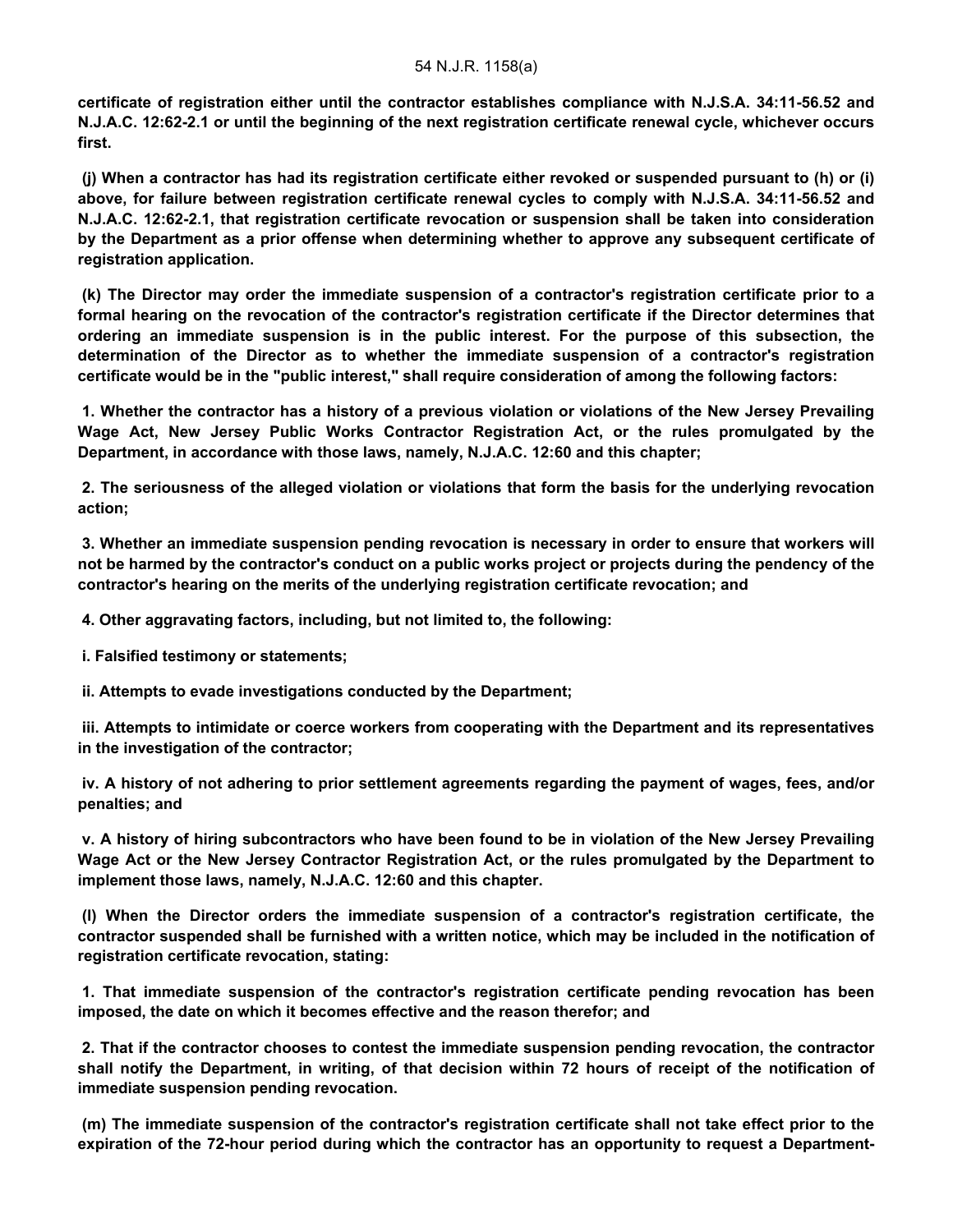**level hearing. If the contractor does not request a Department-level hearing within the 72-hour period, the immediate suspension shall take effect at the end of the 72-hour period. If the contactor requests a Department-level hearing within the 72-hour period, the immediate suspension shall take effect only after the Director has conducted the Department-level hearing and has issued a written decision.**

**(n) A Department-level hearing on the immediate suspension pending revocation will be held before the Director, or his or her designee, within seven business days of receipt by the Department of the contractor's notification that it wishes to contest the immediate suspension pending revocation. The Director shall permit the contractor to present evidence at the Department-level hearing.**

**(o) Within five business days of the Department-level hearing on the immediate suspension pending revocation, the Director shall issue a written decision either upholding or reversing the immediate suspension of the contractor's registration certificate pending revocation.**

**(p) If the contractor disagrees with the written decision of the Director regarding the immediate suspension of the contractor's registration certificate pending revocation, the contractor may appeal the decision to the Commissioner, in accordance with the Administrative Procedure Act, N.J.S.A. 52:14B-1 et seq., and 52:14F-1 et seq., and the Uniform Administrative Procedure Rules, N.J.A.C. 1:1.**

**(q) If the Director orders the immediate suspension of a contractor's registration certificate pending revocation, the violation shall have no effect on the registration of any other contractor or subcontractor, regardless of tier, in the contractual chain with the suspended contractor, unless the registration form for the contractual chain of contractors and subcontractors was filed by a sponsor, in which case all of the contractors of whatever tier who participated in the sponsor's apprenticeship program shall be suspended and their registrations shall be revoked, subject to the appeal rights set forth in this chapter.**

12:62-2.6 Appeals

(a) (No change.)

(b) All requests for hearing shall be filed within 10 business days from the date of receipt of the notice. The Commissioner**,** or his or her designee**,** shall issue the final decision**,** in accordance with the applicable provisions of the Administrative Procedures Act and the Uniform Administrative Procedure Rules.

1. All requests for hearing shall be**,** in writing**,** and shall be directed to the following address:

NJ Department of Labor and Workforce Development Division of Wage and Hour Compliance PO Box 389 3rd Floor Trenton, NJ 08625-0389

## **or email: WHPublicContracts@dol.nj.gov**

 $(c)-(q)$  (No change.)

[page=1164] **12:62-2.7 Continuing compliance obligation**

**(a) Each contractor that is registered pursuant to the Act to bid on and perform public work shall be under a continuing obligation between registration certificate renewal cycles to ensure compliance with the requirements at N.J.S.A. 34:11-56.52 and N.J.A.C. 12:62-2.1.**

**(b) Each contractor who is registered pursuant to the Act to bid on and perform public work shall between registration certificate renewal cycles provide written notification to the Division of any change to the**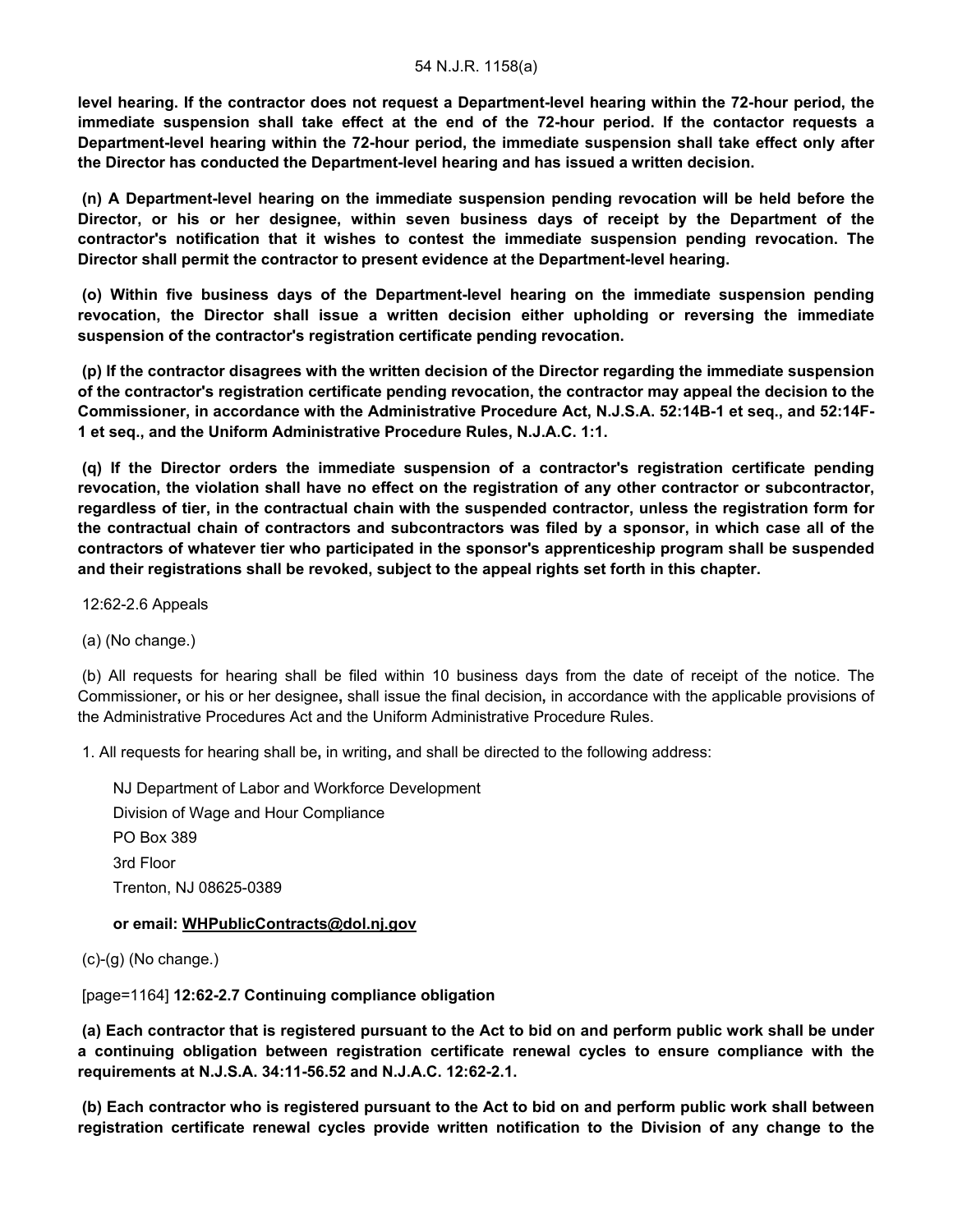**information submitted to or certified to the Department by the contractor on the public works contractor registration application within five calendar days of the change having occurred.**

**(c) The changes that the contractor must provide written notification to the Department, between registration certificate renewal cycles, pursuant to (b) above shall include, but not be limited to, the following:**

**1. Change in ownership of the contractor;**

**2. Change in principle business address or telephone number of the contractor;**

**3. Change in business structure of the contractor (that is, sole proprietorship, partnership, corporation, or other form of business entity);**

**4. Except if the contractor is a publicly traded corporation, a change in the name and address of each person with an ownership interest in the contractor and the percentage interest.**

**i. If the contractor is a publicly traded corporation, a change in the names and addresses of the corporation's officers;**

**5. A change in the contractor's tax identification number or unemployment insurance registration number;**

**6. A change in the licenses, registrations, or certificates held by the contractor that are required by State law, including registrations or certificates required to do business in the State of New Jersey;**

**7. A change in the workers' compensation coverage held by the contractor;**

**8. A change in the craft or crafts employed by the contractor in the performance of public work;**

**9. A change in the registered apprenticeship program or programs in which the contractor participates for each craft that the contractor employs in the performance of public work, including, but not limited to, a change in the sponsor of the registered apprenticeship program, a change in status of the registered apprenticeship program with the United States Department of Labor, or a change, if applicable, to the ERISA-covered apprenticeship training program trust fund; and**

**10. A change to any of the "other relevant and appropriate information" required by the Department to be included on the contractor registration certificate application.**

**(d) All written notifications pursuant to (a) above shall be directed to the address listed at N.J.A.C. 12:62- 2.6(b)1.**

**(e) Failure by a contractor to provide the written notification required pursuant to this section shall be grounds for suspension or revocation of the contractor's registration certificate pursuant to N.J.A.C. 12:62- 2.4.**

**12:62-2.8 Requirements for registered apprenticeship program**

**(a) A registered apprenticeship program shall require the completion of the on-the-job training hours that conform to the industry standards for learning the skills of a specific craft or trade, as well as on-the-job organized, related instruction in technical subjects related to the specific apprenticeable occupation in conformance with industry standards. The industry standards for program completion shall be based upon the training requirements, as registered and certified by the United States Department of Labor for each individual occupation and craft title published by the United States Department of Labor Employment and Training Administration.**